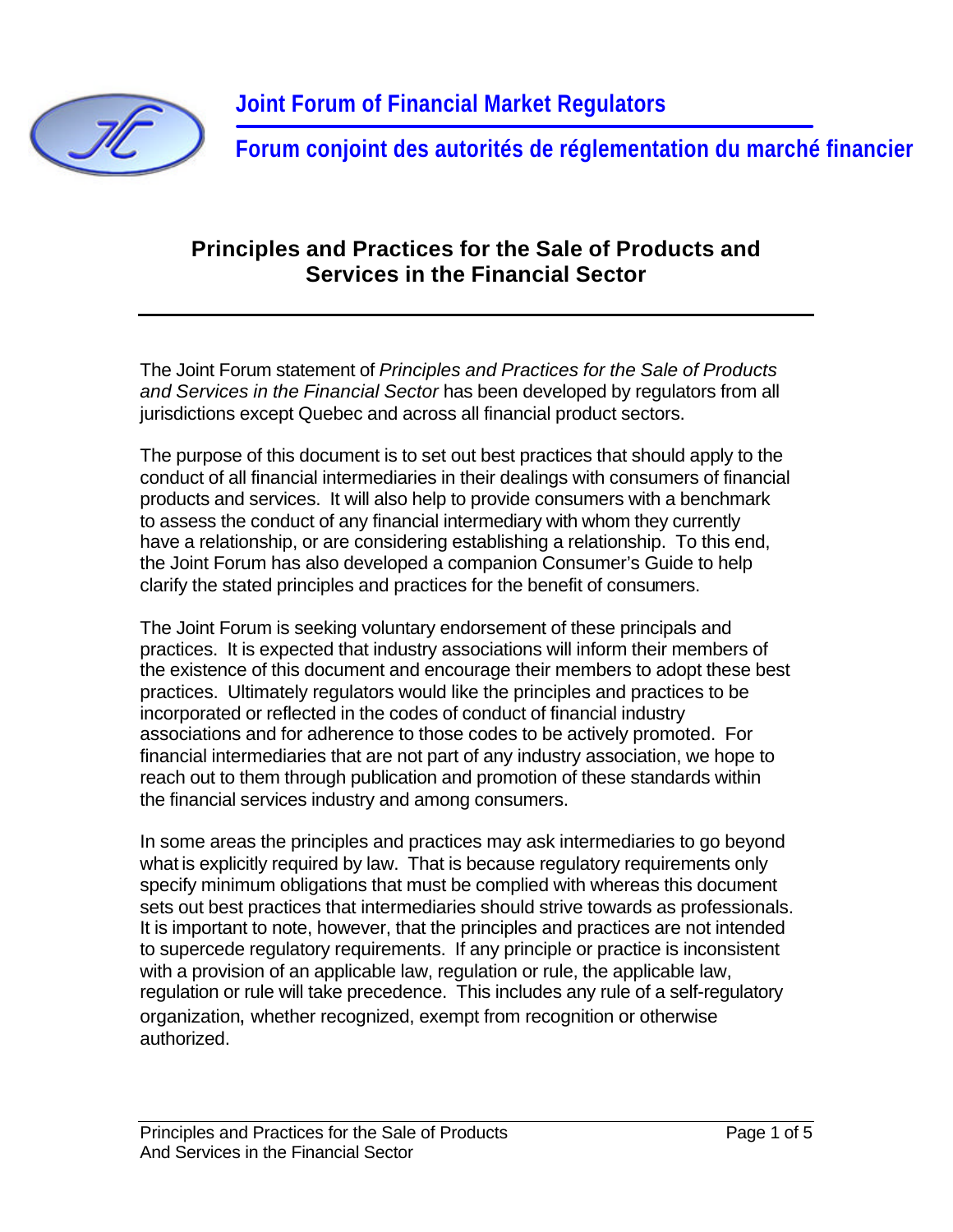## **1. Interests of the Client**

The client's interests take priority over the intermediary's interests and should not be sacrificed to the interests of others.

*Commentary: This principle is paramount. All remaining principles and practices expand upon this fundamental principle.* 

### **2. Needs of the Client**

In order to understand the client's interests, the intermediary must obtain or confirm information about the needs of the client and, when making a recommendation, must reasonably ensure that any product or service offered is suitable to fulfill those needs.

*Commentary: In assessing the needs of the client, the intermediary should take into account the financial significance and complexity of the product or service being sold.* 

### **3. Legitimate Business Interests**

The intermediary must collect enough information about the client and the transaction to reasonably determine the identity of the client and that the transaction is lawful. The intermediary must not act on behalf of a client when there are reasonable grounds to believe that the transaction is of an unlawful nature.

*Commentary: When obtaining information about the client and his/her business, the intermediary must not continue to act for the client if it is known or should be known that the transaction is unlawful. In some circumstances, the intermediary will be required to report the transaction to regulatory authorities.* 

## **4. Professionalism**

Intermediaries must act in good faith at all times. They must acquire an appropriate level of knowledge relating to their particular business and meet professional ethical standards, including acting with honesty, integrity, fairness, due diligence and skill. The concept of professionalism includes but is not limited to the following:

a. **Education:** In a rapidly changing financial marketplace, intermediaries must keep abreast of changes in products, regulations and other factors that will affect their ability to provide high standards of service to clients. Education, including continuing education, is a necessary component of professional skill.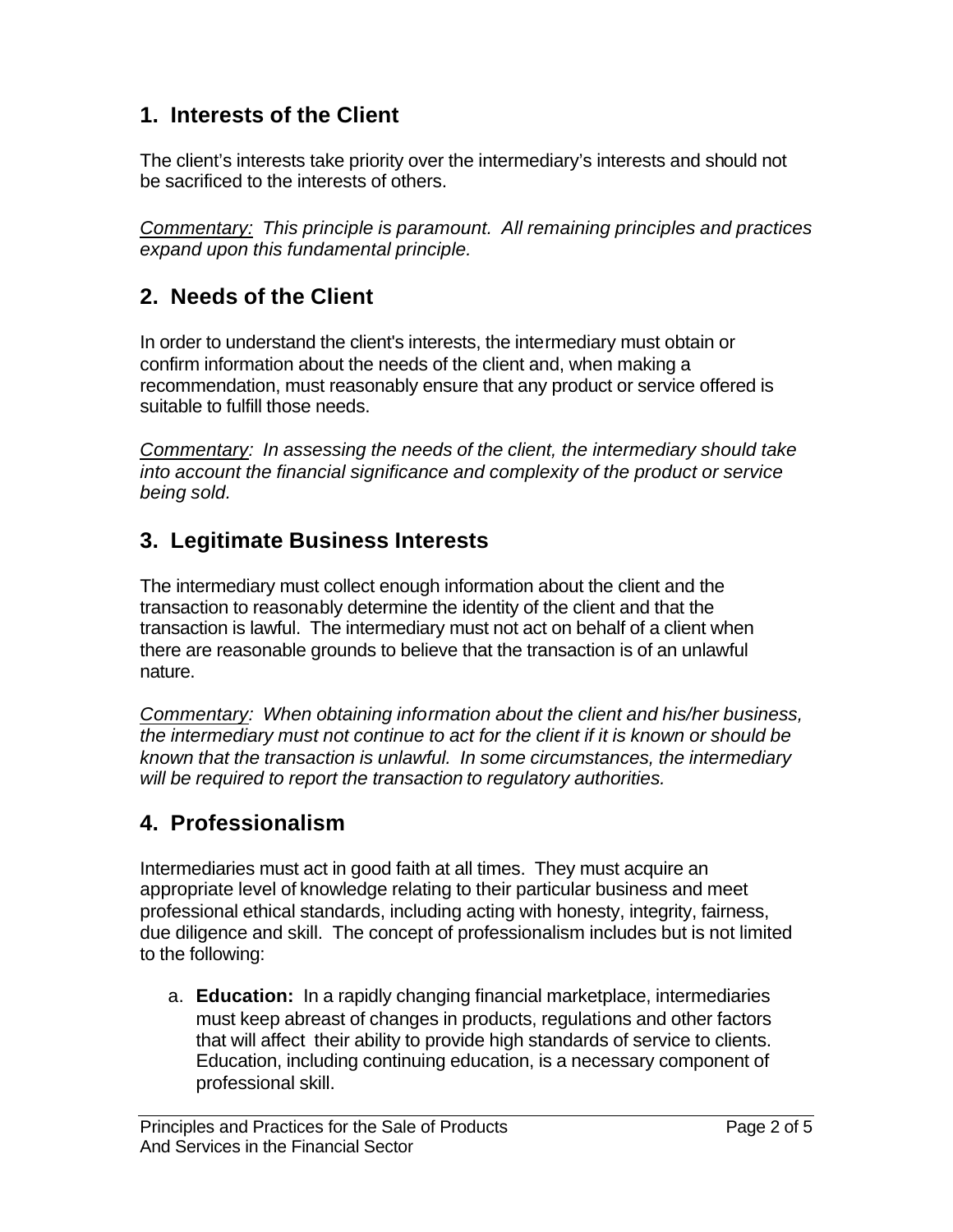- b. **Holding Out:** An intermediary must inform the client of the types of activity he or she is licensed or registered for, as well as the business name(s) of firm(s) under which he or she is authorized to operate.
- c. **Advertising and all other Client Communications:** Intermediaries must ensure that all references to their business activities, services and products are clear, descriptive and not misleading.
- d. **Business Operations:** Intermediaries must ensure that their financial records are properly maintained and that they follow sound business practices.
- e. **Fair Practices:** Intermediaries must not engage in practices that mislead the client or place the interests of others ahead of the client's interests. Unfair practices are contrary to the underlying spirit of the principles and practices set out in this document. The intermediary must refrain from practices that contravene, directly or indirectly, the spirit or intent of any of the requirements of these principles and practices.
- f. **Financial Accountability:** Intermediaries should have appropriate resources in place to compensate clients who suffer a loss as a result of an error, omission or fraudulent activity that is caused by the intermediary or someone for whom he or she is responsible. The intermediary must ensure that all financial obligations are met and where appropriate , should strive to exceed all existing requirements for professional liability insurance, errors and omissions insurance, trust accounts, deposits or other fiduciary measures.

*Commentary: Professionalism means that intermediaries will strive to adhere to best practices and will not be limited to standards required under law or regulation.* 

# **5. Confidentiality**

Intermediaries must protect clients' personal information and take all reasonable steps to ensure that personal information is not divulged and is only used for the purpose for which it was collected, unless the client provides proper authorization, or as required by applicable laws or regulations.

*Commentary: The requirement of confidentiality extends to participants in group plans. A basic requirement for intermediaries is to ensure that proper care is taken when handling documents that contain personal information provided by clients/group plan participants. Intermediaries must not use personal information to the detriment of the client. The damage to the client is the same regardless of whether personal information is divulged to someone willfully or as a result of careless handling of files.*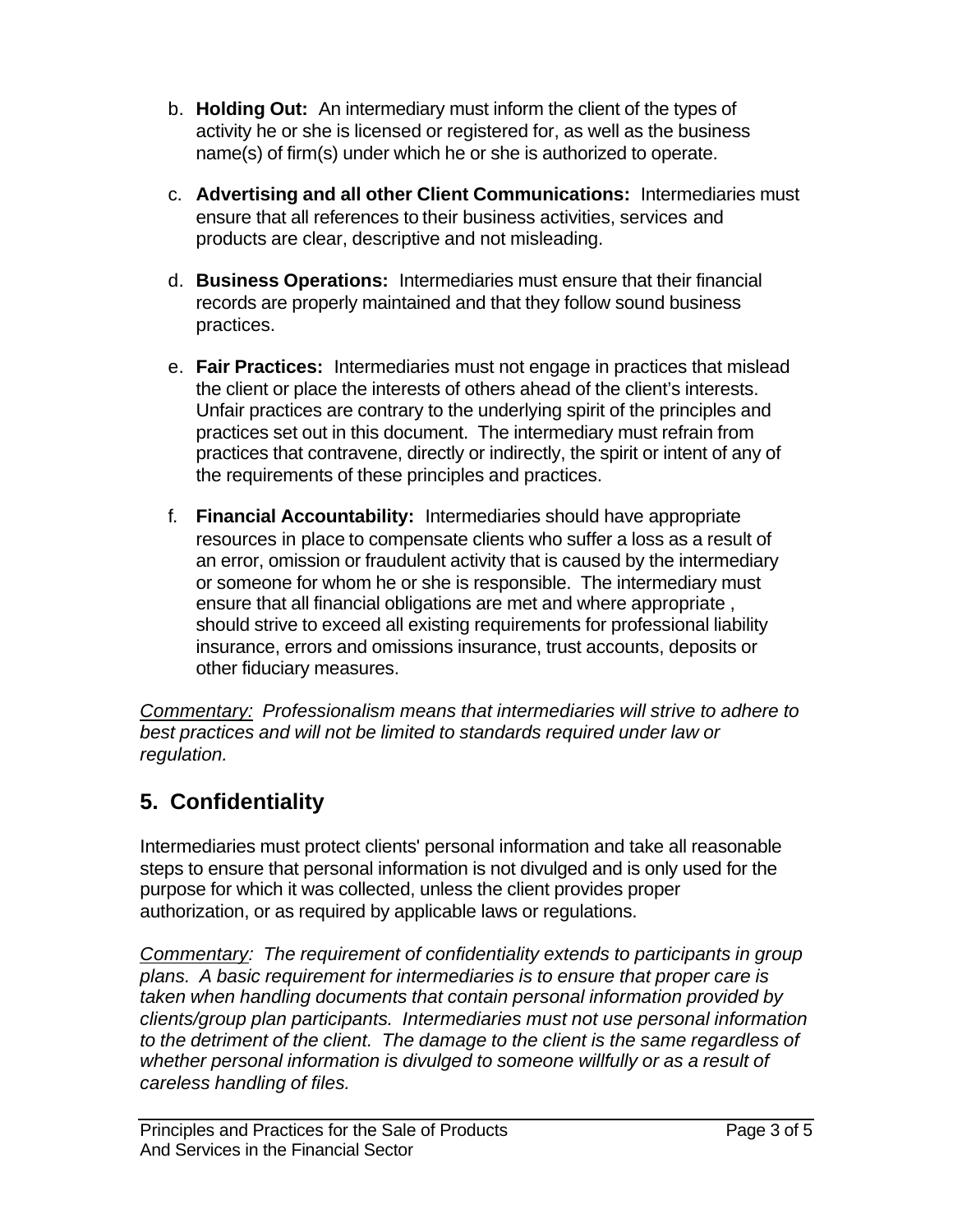## **6. Conflicts of Interest**

The intermediary must avoid entering into situations where the underlying circumstances could prejudice or bias the direction of advice he or she provides. In the case of a conflict of interest, the client must be made aware of the nature of the conflict before the transaction takes place.

*Commentary: Intermediaries should always turn their mind to all the facts and circumstances with an eye towards determining whether any actual or potential conflicts of interest might exist. If a situation arises where a conflict does exist and cannot be avoided, the condition can only be mitigated by objective, plainlanguage disclosure to the client of the nature and impact of the conflict. The client must then be given an opportunity to halt the transaction, to seek other professional advice, or to knowingly proceed with the transaction.*

## **7. General Information Disclosure**

The intermediary has the responsibility to ensure that the client is fully informed of all relevant information before the client makes a decision. The client is entitled to disclosure of the risks and benefits of the financial products being considered and information about the intermediary's business relationships that are relevant to the transaction.

*Commentary: There are two aspects to disclosure and both must be satisfactorily taken into account under these principles and practices: (1) "product information" regarding product or service features, as well as the main risks and benefits inherent in the transaction or purchase; and (2) "intermediary information" regarding relationship issues which are important to the consumer.*

- a. **Product Information:** In addition to clearly describing the product or service for the client and the ways in which the transaction will fulfil the needs of the client, product information includes disclosure of important assumptions underlying any illustrations or examples that have been provided to the client, as well as the fact that actual results may differ significantly from those shown. The intermediary should avoid using examples or illustrations which he or she knows, or ought to know, are based on unusual results or a period that generated much better than normally anticipated performance.
- b. **Intermediary/Business Relationship Information:** The intermediary must include the names of organizations or persons that are, to his or her knowledge, directly providing remuneration to the intermediary; the relationship between the intermediary and the firm whose product is being considered; and any relationship(s) among the firms directly involved in a transaction. The intermediary should also disclose any other direct or indirect relationships that are relevant to the transaction. In cases where this information has not been disclosed because the intermediary is